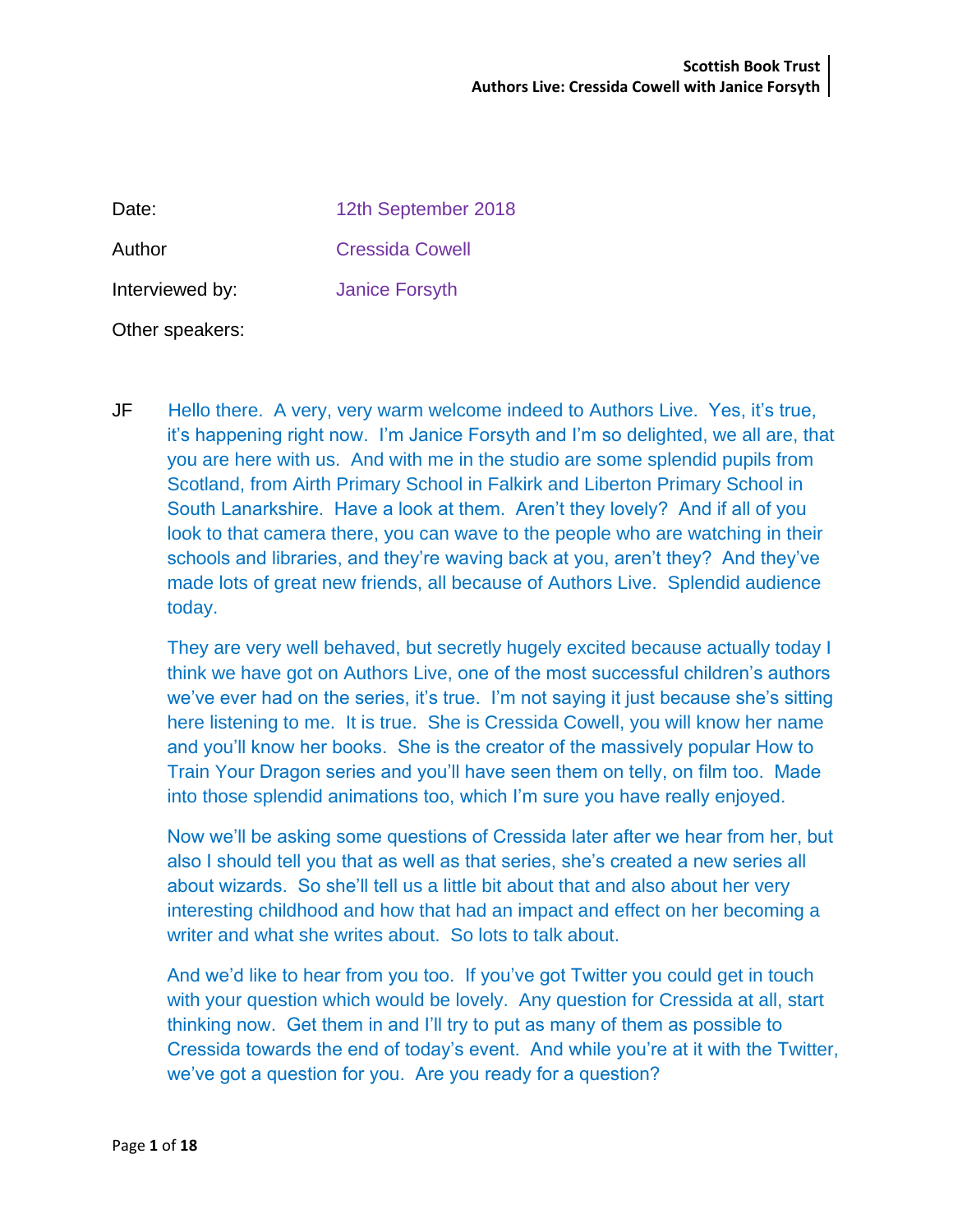Aud: Yes.

JF: Are you? Good. We would like you to think about this and come up with an answer. If you could have a secret magical power, what would it be? There's a fun question for you. A secret magical power. Get in touch using the hash tag bbcauthorslive on Twitter. Right, shall I stop talking now? Shall I?

Aud: Yes.

- JF: You're too polite.
- Aud: [Laughs]
- JF: Yes, yes. Because you want to hear from the main event, the wonderful author, Cressida Cowell. Please give her a huge Authors Live welcome there, and here, loud, loud. Yes.
- Aud: [Applause].
- CC: Thank you. Thank you so much. Thank you. Thank you everybody. Hi, I'm Cressida Cowell and I'm the author and the illustrator of the How to Train Your Dragon books, which means I do all the pictures as well. And to get us in the mood, I'm going to read from the very beginning of the very first book of How to Train Your Dragon, which I wrote these words about, oh 20 years ago. And this is how it began.

There were dragons when I was a boy. There were great grim sky dragons that nested on the cliff tops like gigantic scary birds. Little brown scuttly dragons that hunted down the mice and rats in well organised packs. Preposterously huge sea dragons that were 20 times as big as the big blue whale and who killed for the fun of it.

You will have to take my word for it, but the dragons are disappearing so fast they may soon become extinct. Nobody knows what is happening. They are crawling back into the sea from whence they came, leaving not a bone, not a fang in the earth for the men of the future to remember them by. So, in order that these amazing creatures should not be forgotten, I will tell this true story from my childhood.

I was not the sort of the boy who could train a dragon with the mere lifting of an eyebrow. I was not a natural at the heroism business. I had to work at it. This is the story of becoming a hero the hard way. Okay.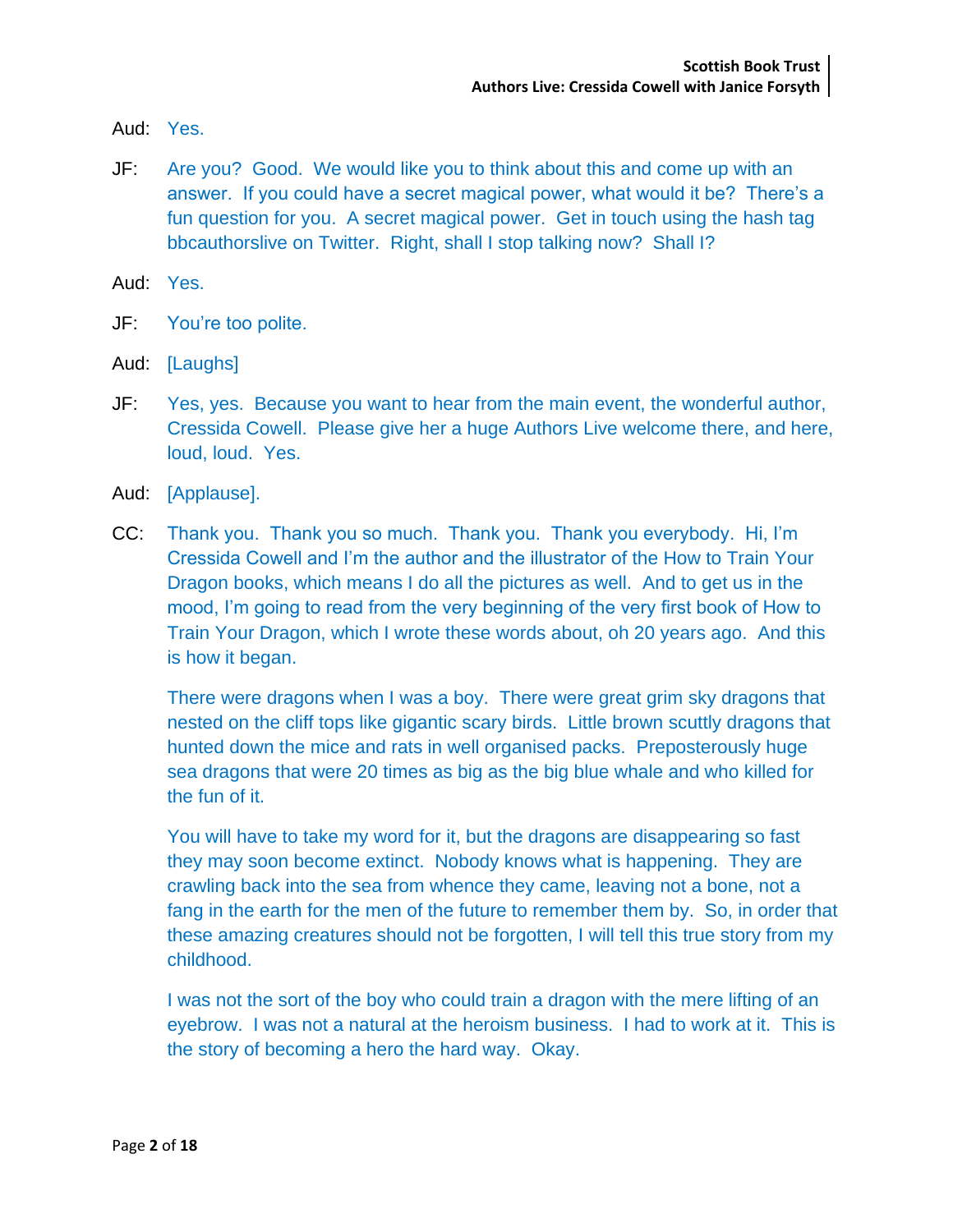And I like read you that bit, not only because it's the beginning of the How to Train Your Dragon series, but because this sort of is a true story from my childhood, which sounds very unlikely, doesn't it? But [laughs] this is a picture of me here and in this picture I'm about, seven, eight, nine, ten years old. And I'm writing, all of the pictures of me when I was about seven, eight, nine, ten years old I'm often reading or I'm writing or I'm drawing or I'm making things up. Who here is about seven, eight, nine, ten years old? And out there as well? And likes writing and likes making things up and likes performing? And who would secretly like to be a writer or a cartoonist or write films or do something like that? Anybody here like to do that one day when they're grown up or be an actor? Quite a lot of you and I bet you there's a lot of hands up out there as well.

Well I'm so glad, I'm in the right place then because I wish I could go back in time and tell that kid one day she will be a writer. She would not have believed me, I can tell you. Because I'll let you into a secret. My handwriting was terrible, okay. Sorry teachers, but it was. And so I thought it was all about your handwriting. At the end of the day it's not about your handwriting, it's about your ideas. And I don't want some kid who finds it difficult with the handwriting, or the reading, the mechanics of reading, to be put off. It's not about your handwriting at the end of the day, kids, it's about your ideas, and I don't want a kid who has fantastic ideas to be put off being a writer.

So, I'm writing in rather an amazing place. My dad grew up in, my dad worked in London so that's where I grew up, yeah. But my dad was a mad keen bird watcher. He was something called an environmentalist. He was chairman of the RSPB that looked after, you know, birds and everything and later on he was chairman of Kew Gardens. And what that meant for us as a family, that every year from when I was a baby we would be dropped off here on this uninhabited island off the West Coast of Scotland, yeah. We'd be dropped off. You can see this island. Look how small it is. Look how small that island is. We'd be dropped off by a local boatman and picked up again two weeks later.

And there was nothing on the island. There was no houses, there was no Tesco's. No Tesco's. No mobile phones back in the 1970s, yeah. Who would love, who thinks that would be a wonderful thing to do? Who would love to be dropped off an uninhabited island off the West Coast of Scotland? Quite a few of you. Who thinks my parents were crazy? Yeah. My parents were crazy. What were they thinking? What if somebody broke a leg? Yeah. But it was an amazing experience for a child. You can imagine.

And from when I was about nine, my dad had, do you see that little thing that looks a bit like a tooth there, jutting up? That's a house. And my dad had this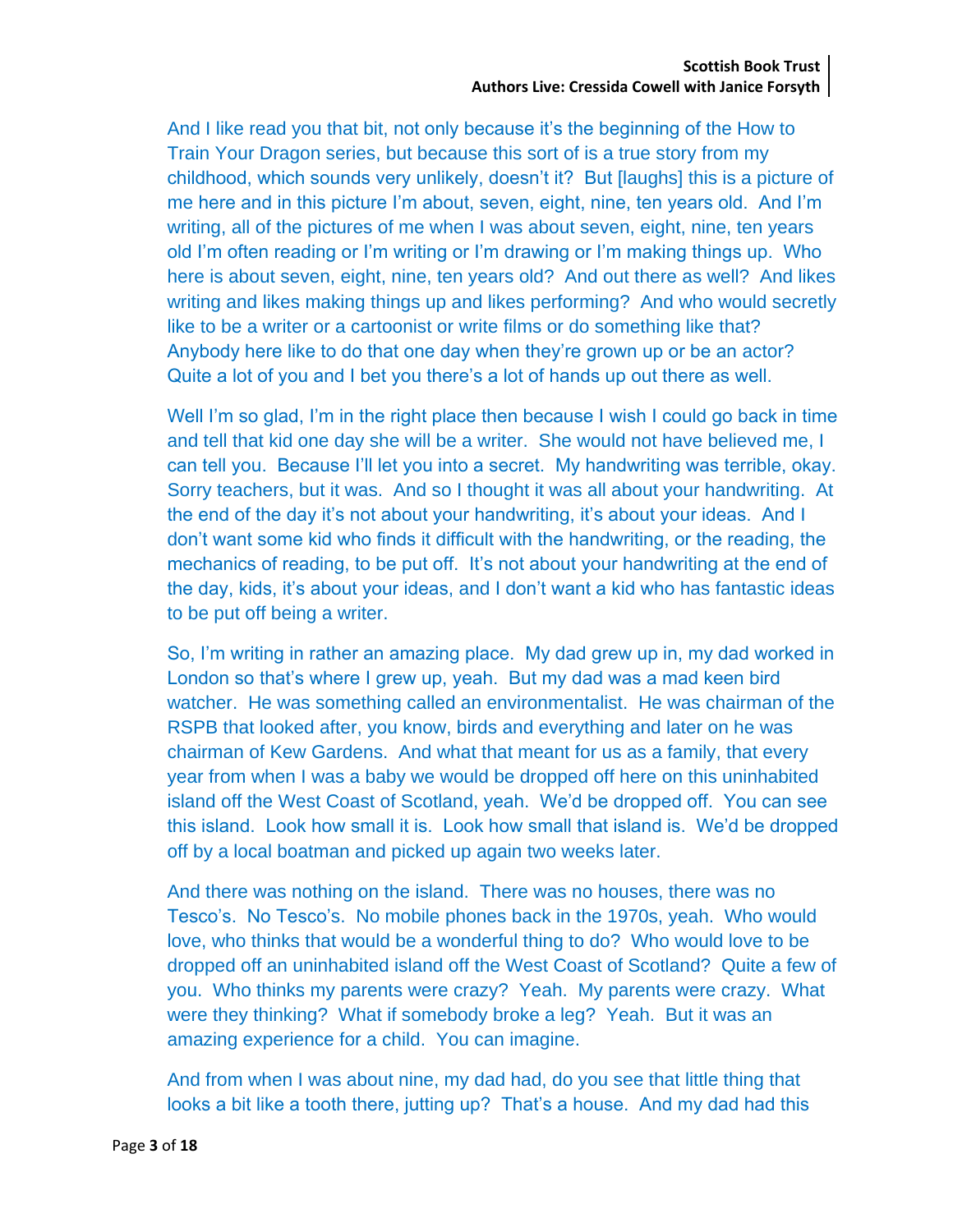house built on the island, yeah, from when I was nine and from then on we spent the whole summer on the island and I'll let you into a secret. That house there, yeah, has no electricity. So no television [gasp] intake of breath. Who would like to spend a whole summer on an island with no television on it? Yeah. A few of you. I like, quite a few of you there, yeah. Quite a few, quite a few over there. I love you, yeah. Because it was really amazing, spending your whole summer on an island with no television. Because this, partly because do you see us, just, that's me, my brother and sister and a friend. And we are running wild all over this little island because this was the 1970s. And anybody who grew up in the 1970s will know the notion of childcare in the 1970s was to open up the front door, boot the kids out and say, bye kids. Come back when you're hungry. Don't fall off a cliff. Yeah. Who thinks that would be so cool? Yeah. Me too. And nowadays we follow after our kids like we're their bodyguards. But back in the 1970s they just threw you out the front door and you just went and you played all on your own, and came back when you were hungry.

And this little island, this is to show you what gave me the inspiration. This really is the Isle of Berk, yeah, in the books, the Isle of Berk. This real little place in Scotland. I'm a bit biased, and I know I'm talking to an audience who will be, the most beautiful place in God's green earth. It's in the Hebrides so do try and go there, yeah, it's so beautiful, the Inner Hebrides.

But it was inspiration for How to Train your Dragon, because although nobody was living on that island and hadn't lived there for 100 years before we went to stay, many, many years ago it was the first place the Vikings came to when they invaded Great Britain and it was the last place they left. So once upon a time, real Vikings would have lived on that island, yeah. And they would have lived on that island and they would, came to be pirates and they stayed to settle. So lots of people, particularly up here in Scotland are descended from Vikings, particularly if you have red hair, you might be descended from a Viking. There's a kid here with red hair. You might be descended from a Viking, yeah.

So real Vikings would have lived on that island and we used to play in the little houses, the little ruined houses there. And I used to imagine, what would it be like to be a Viking? Yeah. Or what would it be like to be living on that little island and suddenly to see a Viking sail on the horizon? And you can see where these stories came from.

And the other thing was that a lot of the stories from round about islands, this is, I'm not allowed to say the name of the island, but it's near Mull, you know, Mull in the Inner Hebrides and a lot of the stories were descended from Viking stories, yeah. And there was one of the stories which was about a dragon that had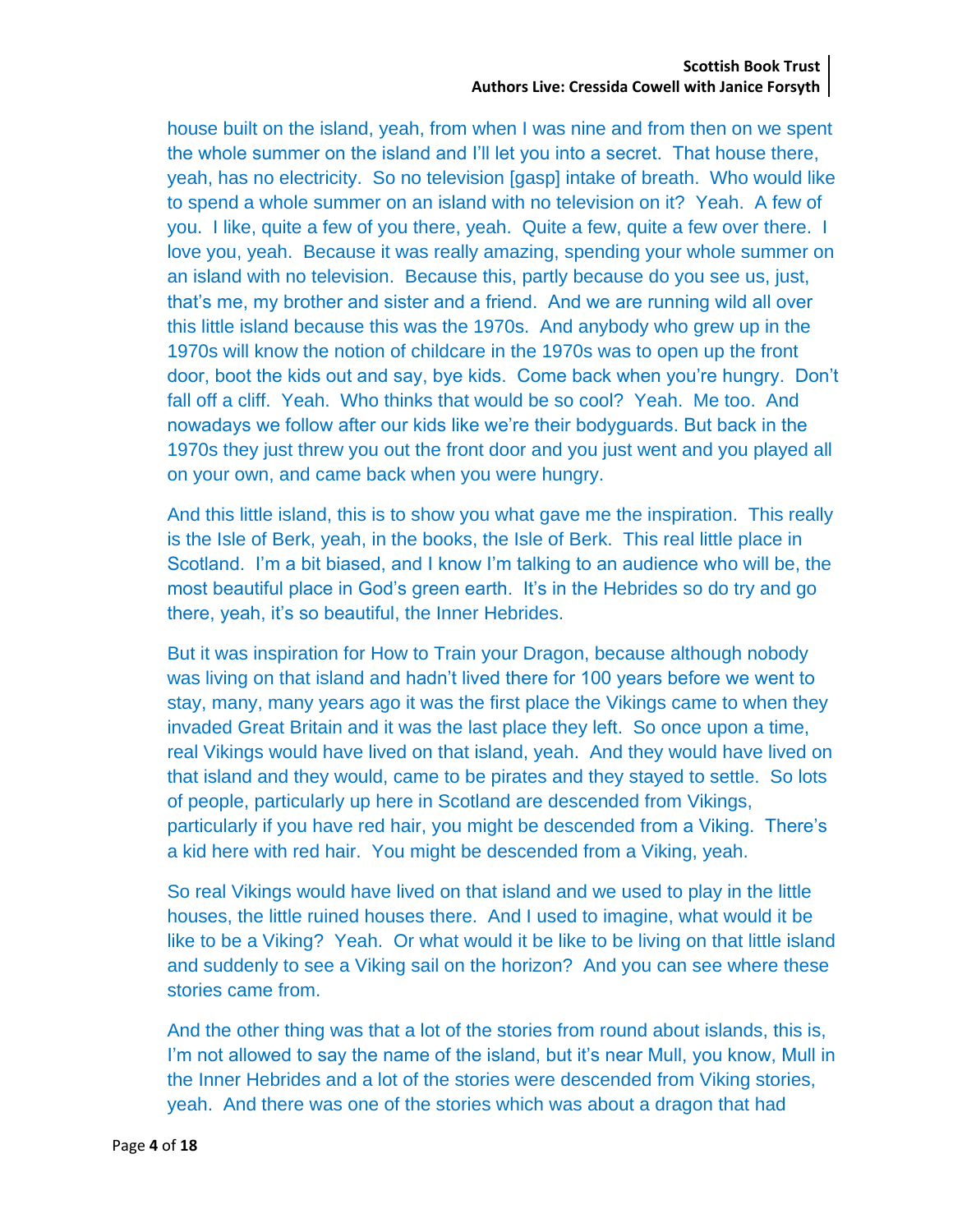turned into a mountainside. Can anybody see something weird about that hill? That's me last May going back to the little island I was talking to you about. Can anybody see something weird about the hillside behind the house where we used to stay as a little, girl, I used to stay as a little girl. Can anybody see something weird about that hillside? Yes, my love? Yes, my darling?

- Girl: It looks like, a little bit like a dragon.
- CC: It looks exactly like the back of a sleeping dragon. Do you see? That's the head and that's the back and the wings and everything. Now I, on stormy nights, yeah, I used to lie awake imagining what if the sound of the storm was the sound of the dragon? Shaking off its rocky incarnation and waking up? You can see where these stories came from. And in the books, Hiccup, this is Hiccup by the way, Hiccup has a dragon that is quite a lot… Oh actually before, I was going to tell you a quick story before I tell you more about the books.

Yes, I'll tell you a quick story about, because I love this story. This is a picture of me and my brother and sister and a friend going out, all on our own, in a little dingy and notice that nobody in this picture is wearing a life jacket, yeah. And my little brother is wearing diving equipment, yeah?

- Aud: [Laughs].
- CC: I mean, what were they thinking? He was about, he's about six in this picture and he's about to go diving for crabs, yeah. My brother had a problem, okay, and the problem was that the crabs were at the bottom of the harbour and the harbour was quite deep, yeah. And [laughs] so my brother couldn't get at them. But my brother, you see, had a creative solution. And his creative [laughs] solution was to plop over the side of that boat holding onto a large stone [laughs], yeah. And the stone would carry him down [laughs] to the bottom of the ocean where he could drop the stone, very important to drop the stone, kids [laughs]. Pick up the crab and rise to the surface, yeah, holding the crab, yeah. With all of us peering over the edge going, do you think he's all right down there? I mean, he can only just swim, yeah. And some adult is taking that photograph saying, bye children, have a lovely time.
- Aud: [Laughs].
- CC: The 1970s. They do things differently there, yeah. So yeah, but creative solutions. My books are a lot about creative solutions. You know I said about being creative and want lots of you to think about being creative because I'm going to tell you this, why not? Because the creative industries make over 80 billion pounds a year for this country, yeah. Outperforming the rest of the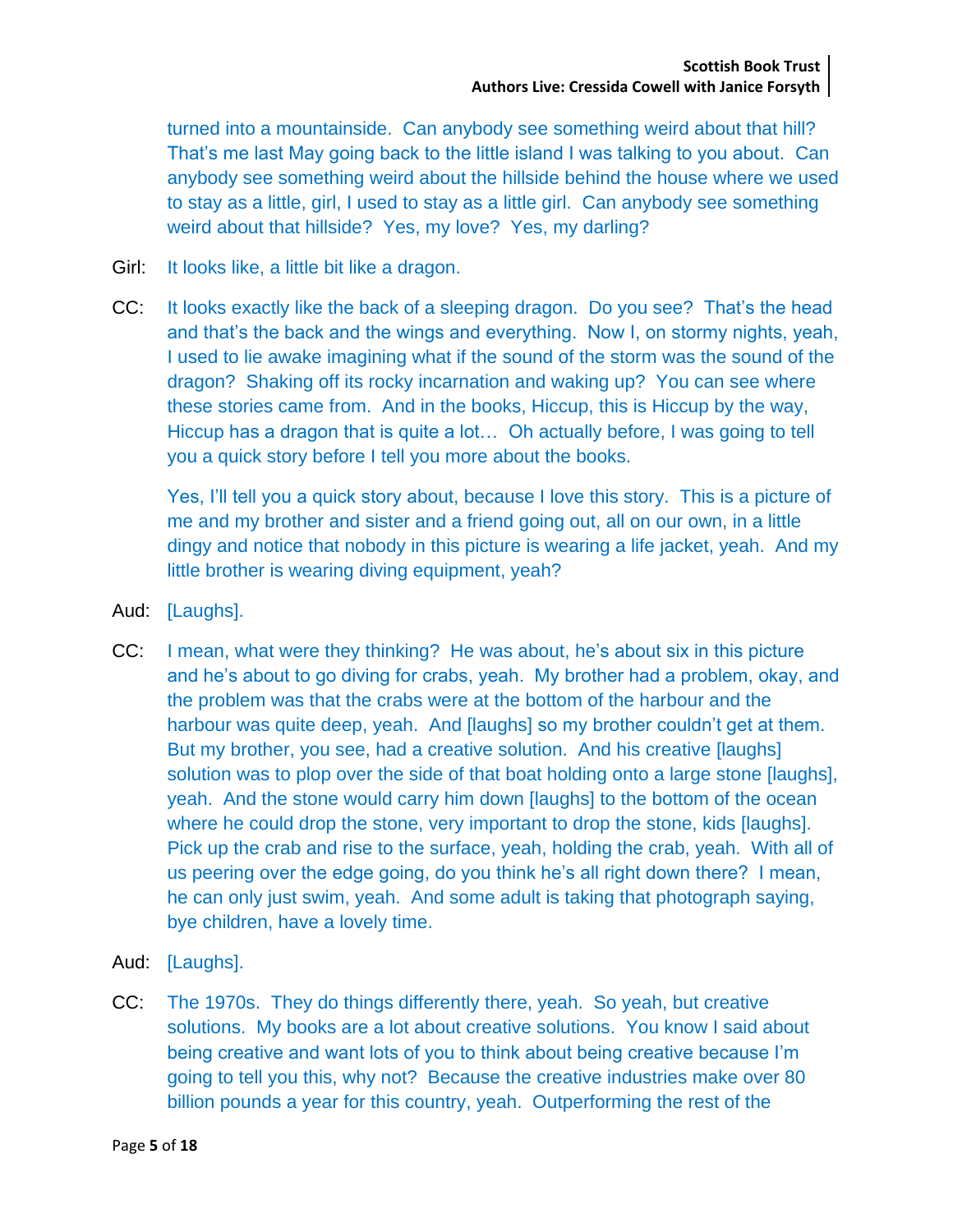economy by double. Just thought I'd put that in there. So if any of you were thinking of going into the creative industries, there are jobs there for you. Anyway.

But creativity is about more than that. It's about creative thinking and children are the best thing in the word at creative thinking because they're the best ones for it because they don't know what the rules are yet. So you're fantastic at creative thinking.

So my books are a lot about creative thinking. And you don't have to be an artist to be a creative thinker. And Hiccup has a lot of problems that means he has to think creatively. I'm going to quote Einstein, why not? Because no problem can be solved with the same mind-set that created it. That's creative thinking. And you're great at it. Children are great at it. And Hiccup, you see, has problems like this. He has a dragon, which is slightly, his dragon is slightly smaller than the dragons in the films. Yes, I'll see if I can find a picture of his dragon, Toothless. That's Toothless. Toothless is one of my favourite characters, I have to admit. He's one of those very naughty, disobedient hunting dragons that you can sort of fit down the front of your waistcoat, yeah.

And I gave Hiccup two dragons, because I also love the Toothless in the films. Windwalker who is that really… Who would like a really cool riding dragon like Windwalker? Me. Yeah, I bet you guys would like one. But also I gave him a really disobedient hunting dragon called, very naughty, Toothless. And through the books, Hiccups has to train Toothless and he can't yell at him, which is what all the other Vikings do, but he… So comes up with a creative solution, which is speaking the language of Dragonese.

I'm going to teach you a bit of Dragonese, but before I do you have to get the adults in the room to put their hands over their ears because this is not a suitable language for adults, okay? So you may have to be quite bossy with your adults. Teachers are quite disobedient. Madam, you are an adult. Tell your adults, the teacher in the room to put their hands over their ears. All of you cameramen over there, you're adults, you have to put… Teachers, oh, I've never seen such a disobedient load of adults.

Okay, this is a bit of Dragonese. Have they all got their hands over their ears? Have they? Okay.

Boy: No.

CC: This is not a suitable language for adults, and you'll see why. Okay. Here are some common dragon phrases to get you started. Nai crappa in a hoosus

Page **6** of **18**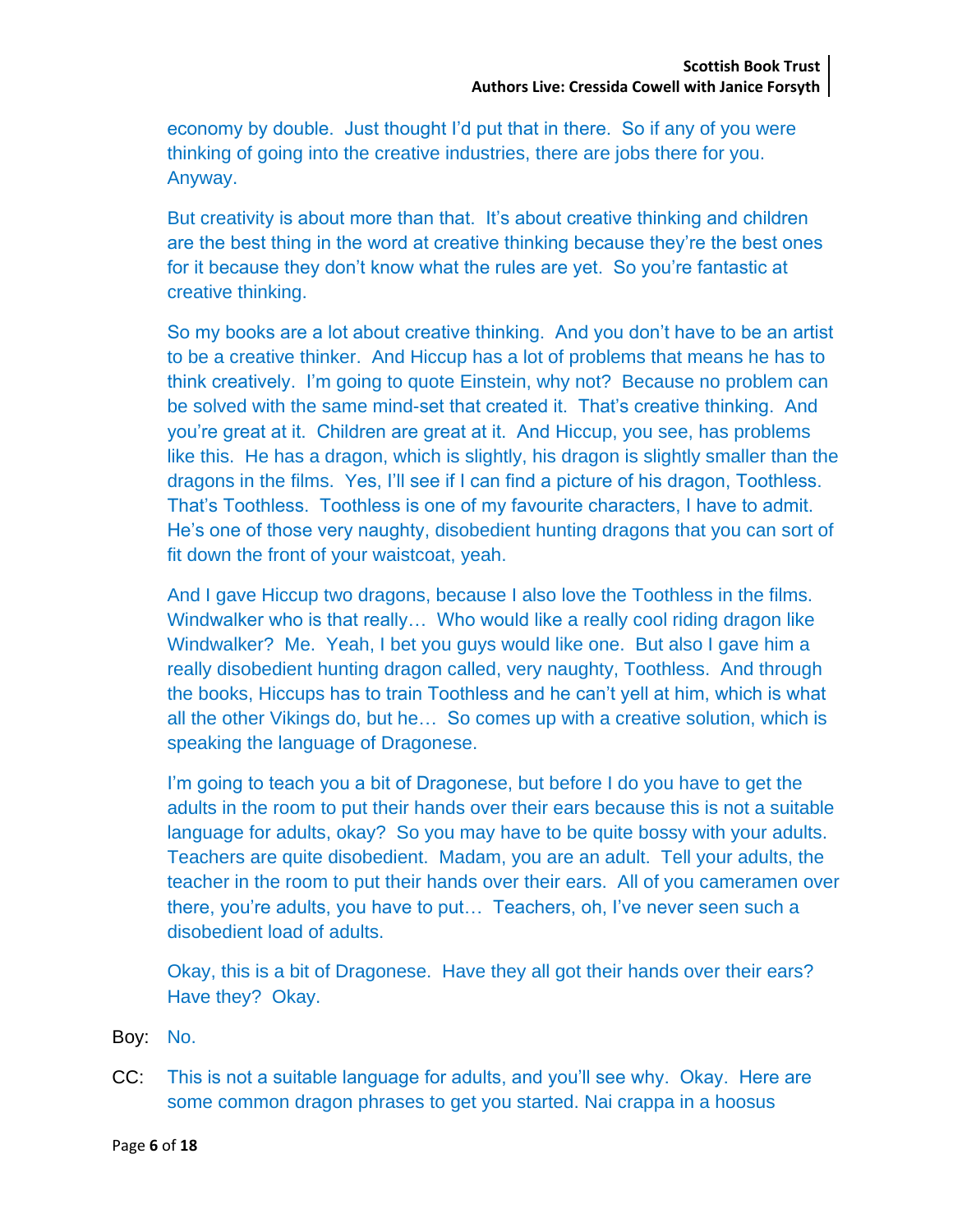pishyou, which means no pooing inside the house, please. Mi mamma no like it, yum-yum on di bum [laughs]. I still laugh at that.

- Aud: [Laughs].
- CCL Mi mamma no like it yum-yum on di bum. My mother does not like to be bitten on the bottom. Pishyou kindly gobba oot my frieundlee. Which means please would you be so kind as to spit out my friend, okay. And through the books you can learn that language of dragonese.

And the other creative solution that Hiccup has to come, has to work out as he goes through the books, is he has to work out how to save the dragons, yeah. How to save the dragons. Who thinks, and this is what the film, the last film is coming out, oh in February I think. It's wonderful. I love the films. I really love the films. The last film is coming out in February and it's answering the same question that I ask in the books. Can Hiccup come to such a clever plan, such a creative solution back in Viking times that he can save the dragons? Who thinks that Hiccup back in Viking times was able to save the dragons? Who thinks? Who thinks that, you don't see so many dragons in Glasgow or in Scotland anymore, so maybe he wasn't… Okay, in this room practically all of the children have their hands up, and none of the adults. That's why I like writing for children. Because you don't know the rules yet. You can make the impossible happen. Okay.

Now I'm going to tell you a little bit now about The Wizards of Once, which is my new book series. This is The Wizards of Once and I'll read you a bit from the first bit of it. It's about magic. Okay.

When I was a kid I really wanted to be magic. Who here would secretly like to be magic? Yeah. Lots of you. Any adult who [laughs] doesn't have their hands up is not telling the truth, okay. [Laughs]. There's a lovely cameraman with his hand up right here, and the teachers. Okay. Will you tell me your secret magical power? What would your secret magical power be, darling? If you could be magic.

- Girl: Mine would be to have the power to have fire.
- CC: Fire? You'd be able to shoot fire?
- Girl: Yeah.
- CC: Out of your fingertips or out of your mouth?
- Girl: Out of my fingertips.

Page **7** of **18**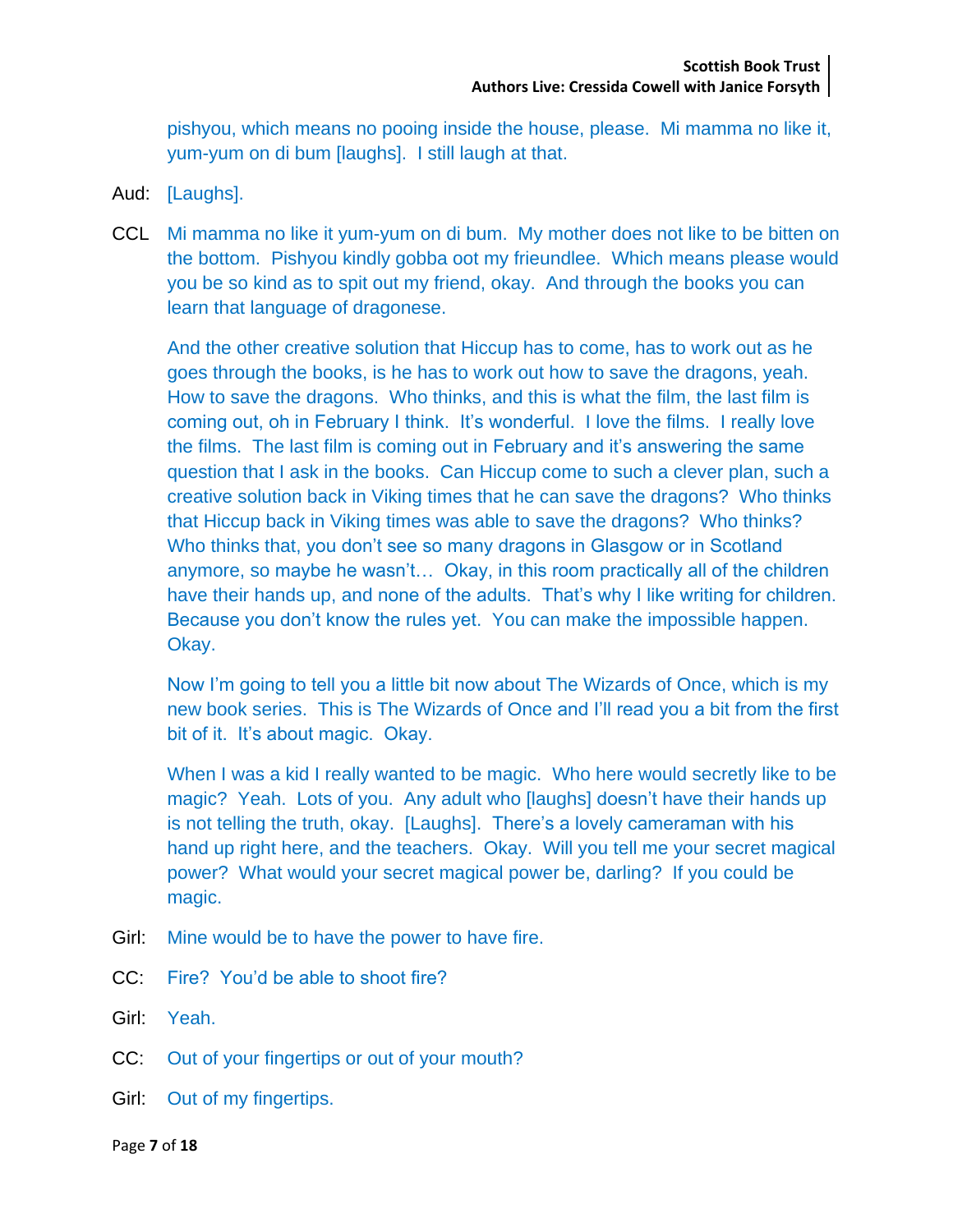- CC: Out of your… That would be pretty cool. Okay, anybody else have a secret magical power they want to share? Okay, what about you, my love?
- Boy: Invisibility.
- CC: Invisibility, that's a good one, yeah.
- Girl: I'd like to fly.
- CC: Flying. That's a wonderful one. I would love the flying one. How about you?
- Boy: Super speed.
- CC: Super speed. You mean really, really quick. I really wanted to be magic. You be thinking about what your secret magical power will be. This is set three thousand years ago at a time when magic really existed. Okay.

Once there was magic. It was a long, long time ago in a British Isles so old it did not know it was the British Isles yet, and the magic lived in the dark forests. Perhaps you feel that you know what a dark forest looks like. Well I can tell you right now, that you don't. These were forests darker than you would believe possible. Darker than ink spots, darker than midnight, darker than space itself. And as twisted and as tangled as a witch's heart.

There were many types of humans living in the wild woods. The wizards who were magic and the warriors who were not. The wizards, this is the map, the story begins with a map. This is the map that I drew. Lots of stores, by the way, lots of you said you were interested in writing stories. A really good way to start a story is to draw a map of your imaginary place and then write a story about it. Lots of writers do that. Like the writer of Treasure Island, you've heard of that book? He first drew the map of Treasure Island and he said, even before he started thinking of the story, as he drew the map, the pirates came creeping out of the map at him. Long John Silver, his cutlass between his teeth. So draw a map of your imaginary place and then write a story about it. It's a fantastic story starter if you want to think of an idea for a story.

Anyway, this was the map that I drew and it's, the wizards are living on the left hand side of the map and the warriors are living on the right hand side of the map. These are two tribes who were at war. This, because this book is about something called empathy, yeah. Can these two children from these two different tribes who are at war, meet and begin to see things from each other's point of view, yeah? Because, yes, the many types of humans living in the wild was the wizards who were magic and the warriors who were not. The wizards had lived in the wild woods for as long as anyone could remember and they were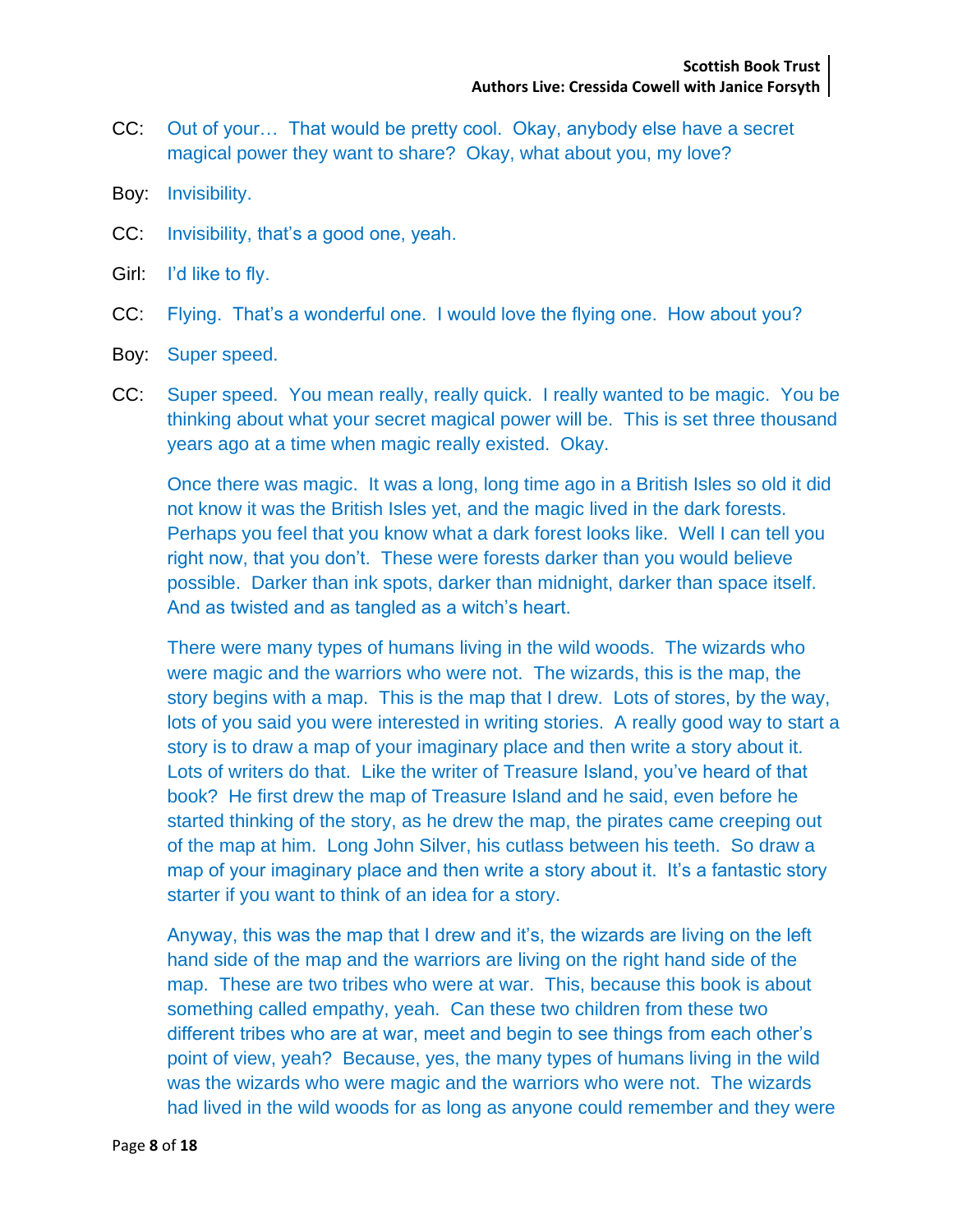intending to live there forever along with all the other magic things until the warriors came.

The warriors invaded from across the seas and although they had no magic, they brought a new weapon that they called iron. And iron was the only thing that magic would not work on, okay. So the poor magic things, the warriors are getting rid of all the magic things. First the warriors fought the witches and drove them into extinction in a long and terrible battle. Nobody cried for the witches for witches were bad magic. The worst sort of magic. The kind of magic that tore wings from larks and killed for fun and could end the world and everyone in it.

But the warriors did not stop there. The warriors thought that just because some magic was bad, that meant that all magic was bad. And so they're trying to get rid of all the magic. But this is the story of a young boy wizard, that's Xar, he's one of the heroes and a young girl warrior who'd been taught since birth to hate each other like poison, yeah. This, now they're two very different kind of heroes. The boy, Xar, is from a wizard tribe, but he has no magic and he would do anything to get it. I love Xar. He's the kind, he's not a bit a like Hiccup. He's the kind of kid who acts first [laughs] and thinks later, okay.

I'll give you an example of this is what Xar is like. He's very, very disobedient. He's the most disobedient boy in the wizard kingdom in about four generations and forbidding things only encouraged him. In the past week, Xar had tied the beards, this is the naughty things that Xar had done in the past week. He'd tied the bears of two of the eldest and most respectable wizards together when they were sleeping at a banquet. He had poured a love potion into the pigs feeding trough so the pigs developed mad passionate crushes on Xar's least favourite teacher and followed him around wherever he went making loud, enthusiastic squealing and kissing noises, okay.

- Aud: [Laughs].
- CC: Yeah, so that gives you an idea of what Xar is like. And so he'll do anything to get it. And the girl, Wish is from a warrior tribe but she owns a banned magical object and she'll do anything to conceal it. And it's about what happens when these two characters meet.

The story begins with a discovery of a gigantic, black feather. Could this feather really be the feather of a witch? I'll give you a clue. It could be, okay. It could be. Yeah, so Xar has, I do all the pictures by the way. So I'm rather proud of the pictures of The Wizards of Once. I think I'm getting better, okay. So Xar has a raven and he rides on the back of these giant snow cats like Night Eye and this is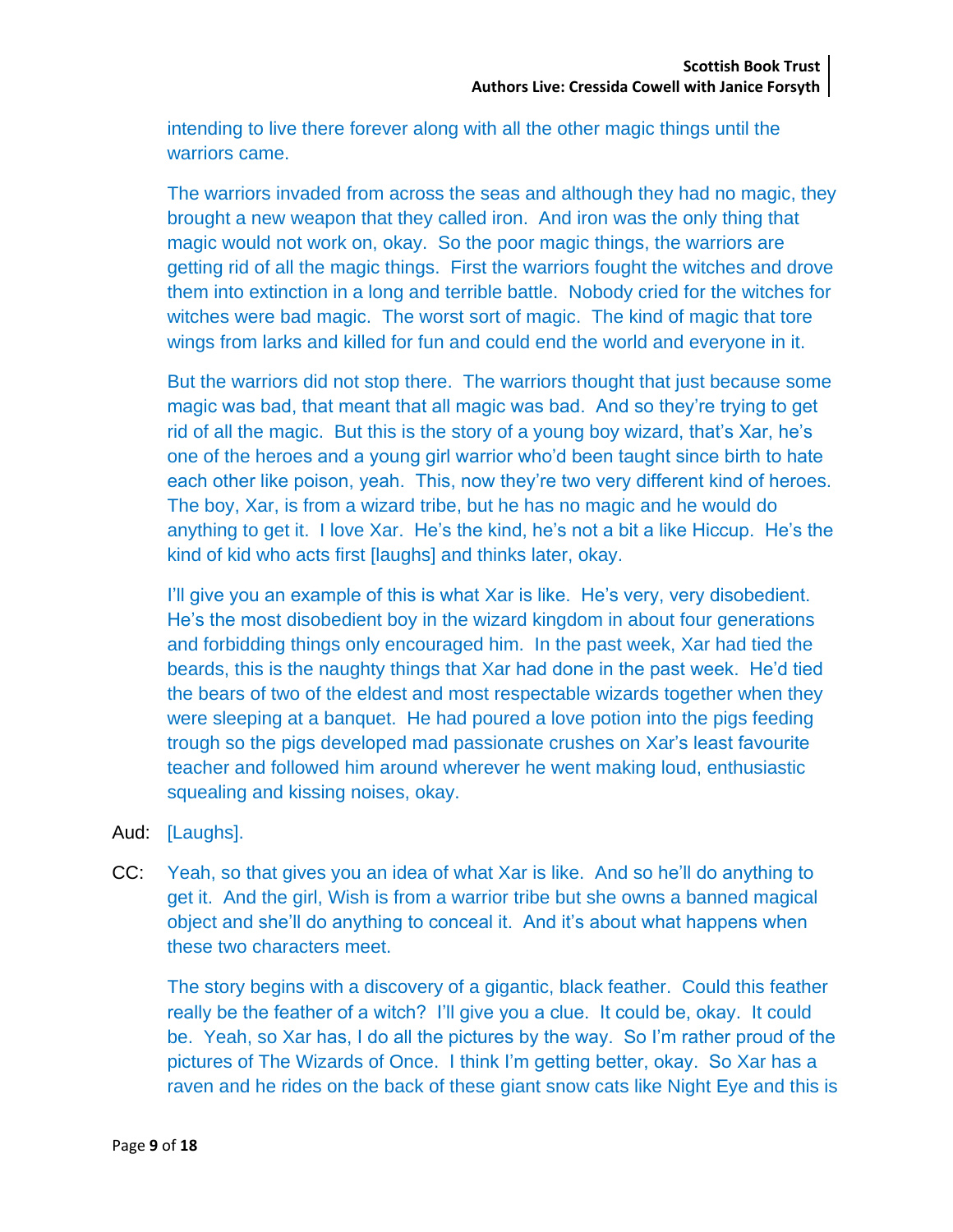his giant called Crusher. And this is his sprite called Ariel. He owns these sprites and these really cute little sprites, one of my favourite characters is this tiny little sprite who is so small. I would love to own my own sprite. Who is so small it can fit on the end of your finger, Squeeze Juice, and Squeeze Juice gets in terrible peril in this book, yeah. Not my fault at all. But it just happened, you know.

And this is Wish's enchanted spoon. I love it. The object, the [laughs] enchanted object is a spoon. It's a spoon that also happens to be alive and she's a warrior so she's really not supposed to have enchanted objects. But her spoon just happens to be alive. The Wizards of Once, Twice Magic, which is the second one in the series, can't believe I've already got to the second one, this is the second one, The Wizards of Once and Twice Magic.

I don't want to give away what happened in the first one, but this one starts with Xar in a very bad place because he is captured in the prison of Gorman Crag, yeah. Part one Escape, but it's a question of whether or not… A Gorman Crag is a prison because people have found out that he's been using the magic of a witch. Xar had a very good idea at the beginning, well, is it a very good idea, or is it not? Xar's idea at the beginning of book one was to catch a witch, so that he could take its magic and use it for himself. Who thinks that's a good idea? [Laughs]. It's a terrible idea, which you'll find out when you meet the witches. So at the beginning of this book they've found out he's using the magic of a witch so he's been put in this prison called Gorman Crag and it's a question of whether he can escape, whether Xar can escape.

I'm going to tell you a tiny bit about Free Writing Friday. Because this is a picture of Wish, who is the hero I told you about, the warrior hero. Now Wish is this thing called dyslexic, although they didn't call it dyslexic back in the bronze ages, this is supposed to be in the bronze ages, this iron ages. But she is the writer in this story and I made Wish the writer because it's very important. My sister was dyslexic, so that people who might be dyslexic will know that you can still be the writer. Lots of great writers were dyslexic.

So at the beginning, or the end of the first book, The Wizards of Once, Caliban gives Wish a feather and he said, with this feather I want you, it's one of his feathers, I want you to write your own story, yeah. And so I started this new thing called Free Writing Friday, because when I was a little girl my handwriting, this is a picture of a book that I wrote when I was about eight, nine, ten years old. And you can see the handwriting is a bit scruffy and I've even spelled my name wrong [laughs]. My name, see there it says Crissida rather than Cressida, yeah. But my lovely teacher in year two had this thing called Free Writing, yeah, which meant…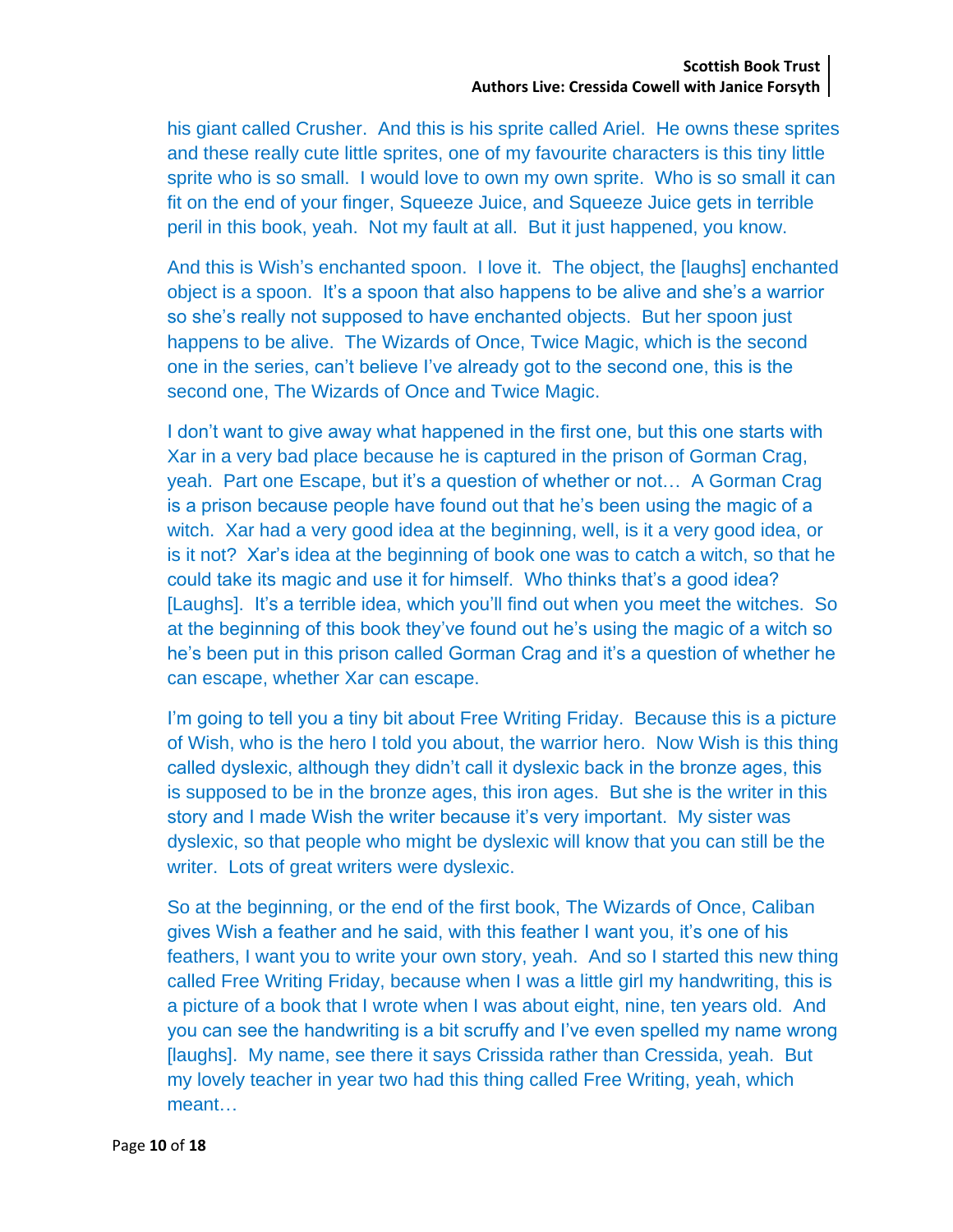Who would like this? A special book, okay, in which you can write whatever you like. Who would like that? A book where, whatever you like, any ideas. You could write cartoons, you could draw pictures, you could write stories about whatever you like and for 15 minutes every Friday you could write in it, and no teacher could mark it. Who would like that? Teachers, it's good for you too. No marking [laughs].

- Aud: [Laughs].
- CC: Yeah. Yes some of the teachers here have got their hands up as well. Yes, Free Writing Friday, why not? That, just 15 minutes to write whatever you want. So you can come up with creative solutions for things, yeah, and you can write about what you want to write. Because look here, yeah, this, I'm writing about magical creatures here. Things that start when you're nine years old, who knows what can happen? Maybe they'll end up being, you know, books. Maybe they'll end up being Hollywood movies. They're now making another movie of The Wizards of Once. As I say, the books I was, the stories I was writing on that little Scottish island when I was nine years old, now that third movie is coming out in January. Who would have thought? Things can happen that begin right here.

So I want everybody in this room who said they wanted to be a writer, or to write, you know, a screen writer, or a cartoonist or to make things up or just be a creative person in whatever they're doing, a creative teacher, a creative cameraman. Anybody who wants to be creative, and you could put your hands up over there as well. I want you to put your hands up. I want you to put your hands up in the air if you want to be a creative person one day and write books and draw pictures, or be an illustrator or make films?

I'm going to take this gigantic box of black imagine, invisible Caliban feathers and I'm going to throw them to you and you're going to catch them. Catch them. Catch them. Catch them. Catch them. Catch them. Catch them. And you're going to take them away and then you're going to write your own story. Write your own story because the real magic is imagination. That's the real magic. Free Writing Friday. Why not try it, teachers? Free Writing Friday. Who knows what might happen?

- JF: Brilliant, absolutely brilliant. I think we need a huge round of applause for Cressida.
- Aud: [Applause].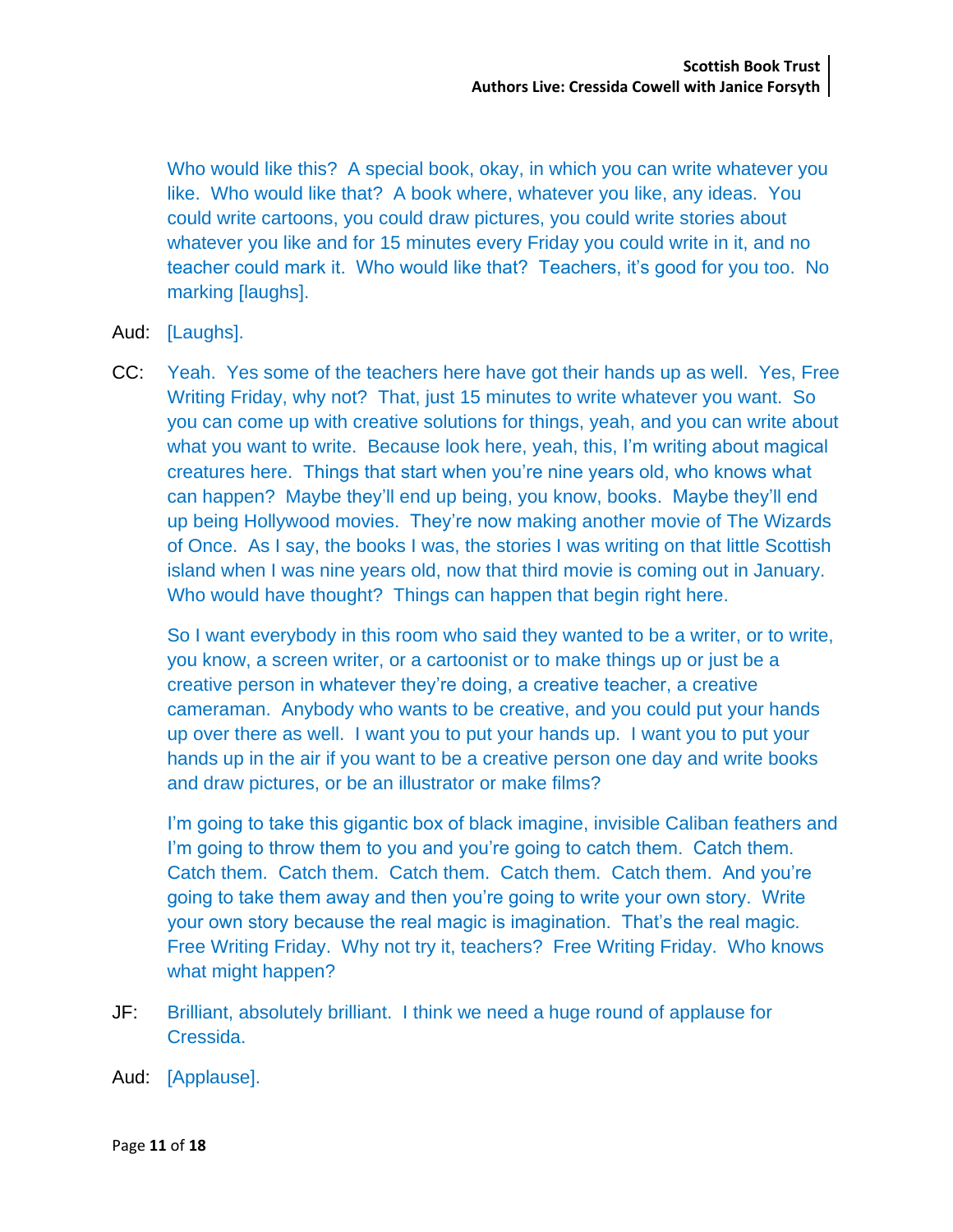- JF: Massive, massive, massive round of applause. Wow. Absolutely great. So you're all going to be doing that from now on, yeah?
- CC: [Laughs].
- JF: Did you catch those feathers? Did you catch those feathers? Fantastic. I tried to catch a feather but I failed.
- CC: Oh no.
- JF: That's because I'm a grown up. That must be it. We've got lots of questions coming in. I'm not surprised after such a great chat about things. I wish I'd been on that island with you.
- CC: Oh.
- JF: It looks amazing, absolutely amazing.
- CC: The Inner Hebrides, beautiful.
- JF: Oh, so beautiful.
- CC: And you're close to here.
- JF: Yes, it never rains there.
- CC: Please go, it's so gorgeous.
- JF: There no midgies [laughs].
- CC: Well there's an odd tiny little midge maybe, yeah. But actually, I mean one of those islands, Tyree, has the most amount of sunshine in the whole of the British Isles, can I just say?
- JF: Yes.
- CC: Just putting that out there. Not that I'm biased at all.
- JF: [Laughs]. So wherever you are, come to Scotland and you are here. You're already in Scotland. That's the magic of Authors Live.
- CC: Yeah
- JF: Now we're going to have some questions and I'll be reading some out from folk who got in touch through the magic of Twitter, but I'm going to invite a couple of people up from the audience to sit beside me and ask Cressida a question and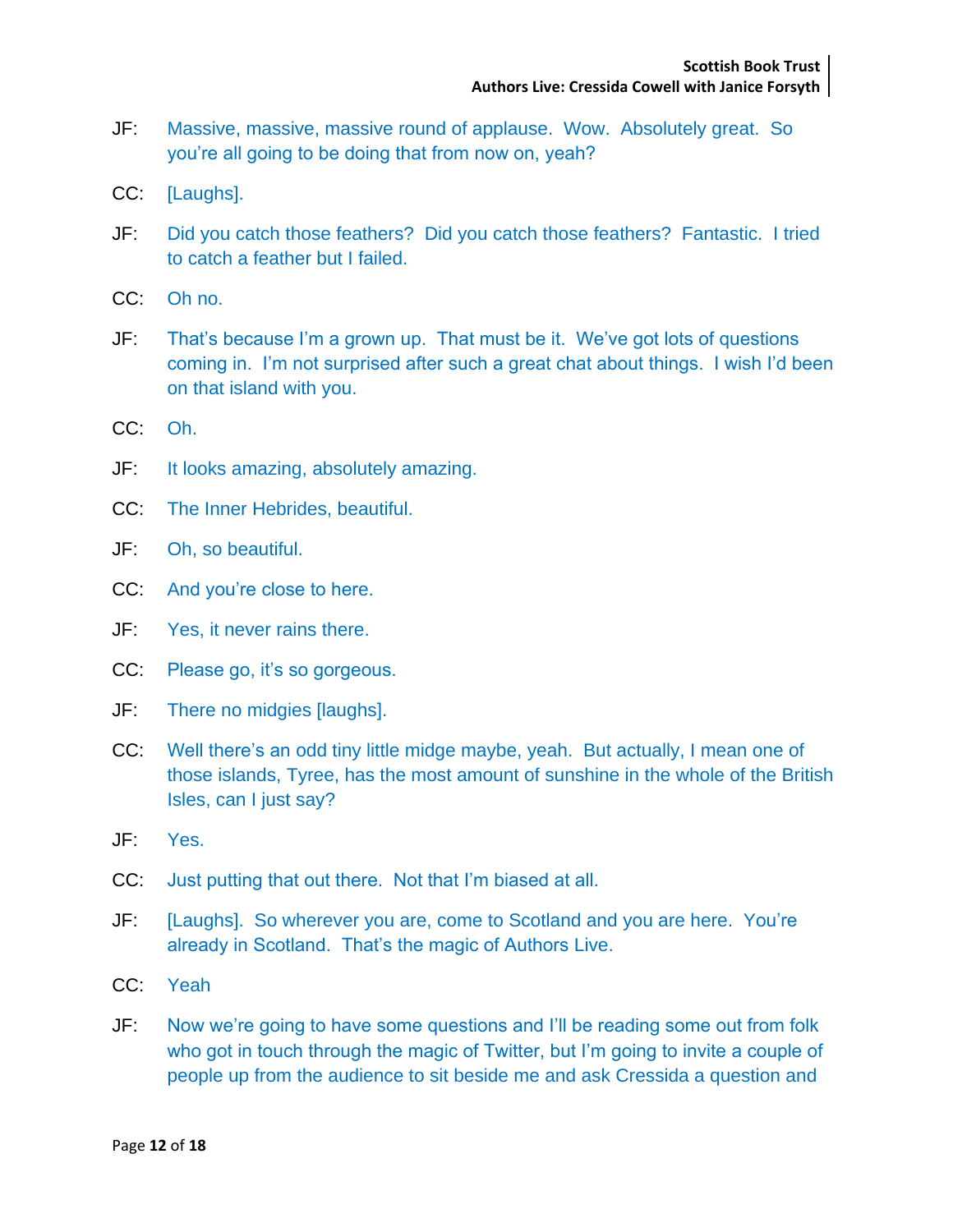that is Fraser and Grace. So come on up and sit beside me on the couch. Well I think a huge round of applause please for your classmates.

- Aud: [Applause].
- JF: Thank you very much indeed. So I'll come to you first, Grace, and you can ask your question of Cressida.
- Girl: Which current children's writers do you most admire?
- CC: Oh that's so difficult. Ah, because I admire so many writers. I love, oh goodness gracious me. How can I chose? I love that book called Wonder. You know I said my book was about empathy and looking at things from, things from other people's point of view, that's, that's something that I think I love films and telly, may I say. I love films and telly because it's all story making, but I'm particularly keen on books. And the reason why, because things on a screen happen out there and in a book they are happening inside your head. You are that person. It's a great quote from To Kill a Mockingbird, walking around in somebody else's skin. So I love that in Wonder, you know, when they tell a story from different points of view and it makes you see things from other points of view and that's what I think books can do. So that's a book… And I love Holes, Louis Sachar. I mean I love that. I love so many writers. I love JK Rowling, I love all that. I'm very keen on fantasy, obviously. I love David Almond, Skellig. He wrote that book for older readers, but I just like so many.

And it's good to try lots of different books, just to see what kind of, you know, writing that you like. And don't worry, some people [laughs] some people may, but if you, if you're, if you don't worry if you're not enjoying a book that you don't finish it, because sometimes that makes books a chore, yeah. So, a really tricky question, I wish I could mention…

- JF: A really question. And do you enjoy reading?
- CC: Fantastic question.
- Girl: Yes.
- JF: And apart from Cressida, do you have any other favourite authors?
- Girl: JK Rowling.
- CC: Oh I love JK Rowling, yes. She's...
- JF: Brilliant. Thank you very much indeed. And Fraser, what's your question?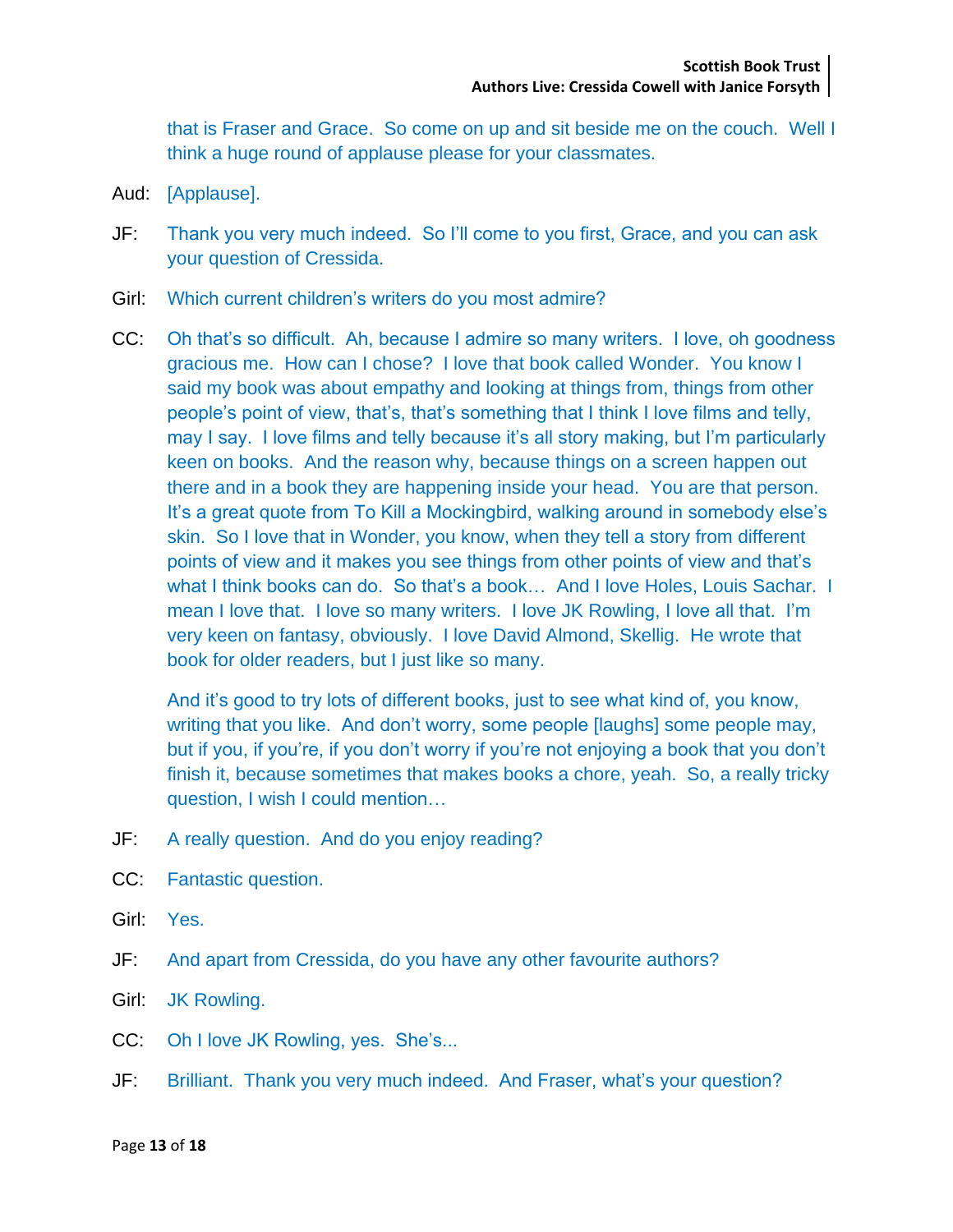- Boy: What would your secret magical power be?
- JF: What would your secret magical power be?
- CC: Oh, there's so many and the great thing is that you can sort of [laughs] you can sort of, you can make your hero have so many because you could… So I suppose my secret magical power, I can't decide between flying, but also I do think being able to be somebody else, or be another creature, wouldn't that be really interesting? To be able to be, turn into another creature, or find out what it would be like to be something else? What would your secret magical power be?
- Boy: Super speed.
- CC: Super speed.
- JF: Super speed.
- CC: Or moving things, telekinesis or teleportation going back in time. There's so many good ones.
- JF: I'm very glad that you're not able to do that just now.
- CC: Yeah.
- JF: The cameras would be all moving around. It would, and it would be the end of…
- CC: Yes [laughs].
- JF: …Authors Live today. That wouldn't be a good idea. But great questions.
- Girl: Thank you.
- JF: Thank you very much indeed. If you go back to your seats.
- CC: Thank you, great, questions, thank you.
- JF: Let's hear it for Fraser and Grace.
- CC: Keep reading.
- JF: Ladies and gentlemen, boys and girls, thank you. And I have some more which have come in here. So Grace was asking about contemporary authors, but from Kenmore Primary, P5 to P7, hi there, thanks for joining us, Kenmore Primary. Cressida, they're asking, who were your favourite authors as a child?
- CC: As a child?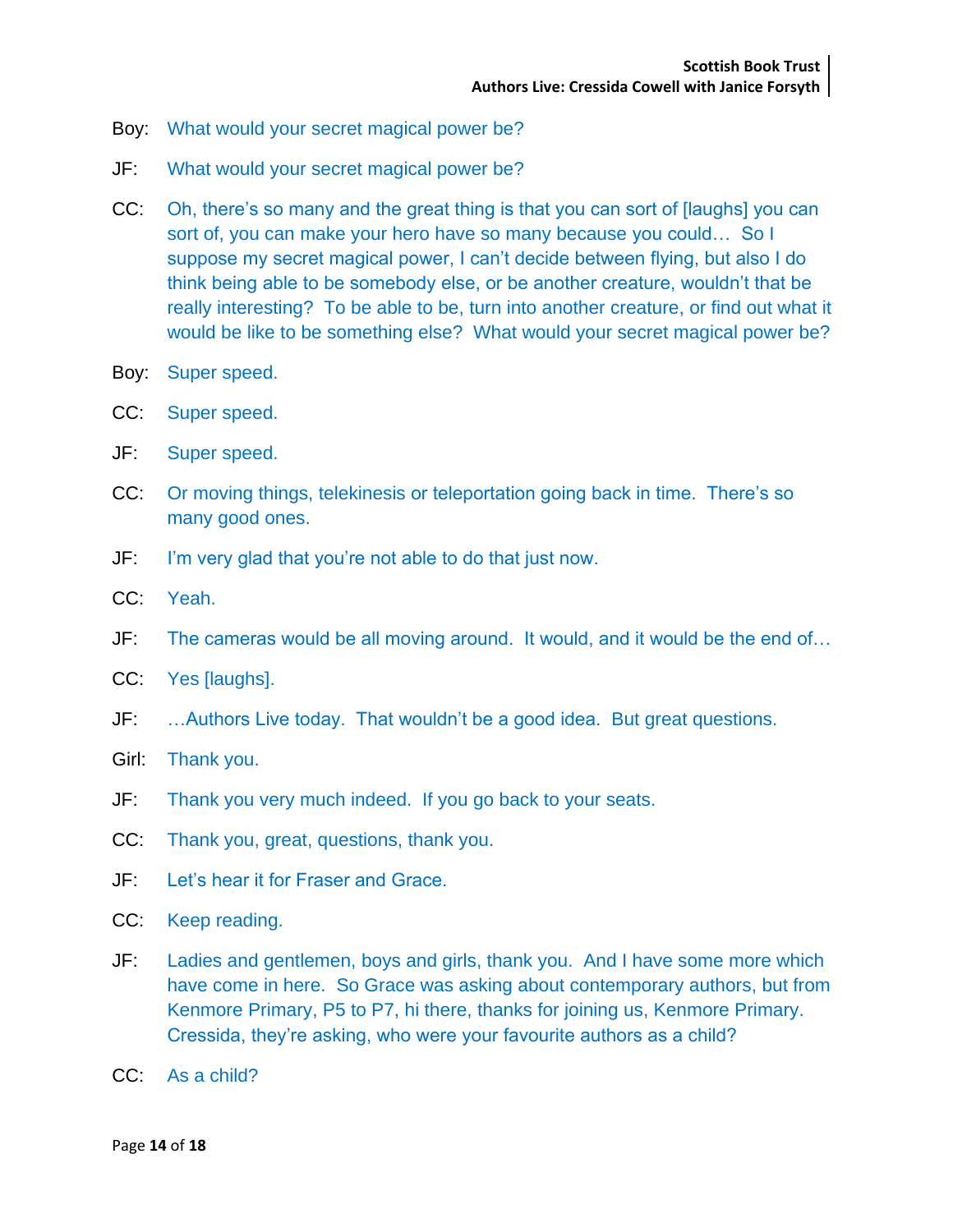- JF: As a child.
- CC: I read a lot as a child and lots of different… And it's great to read a lot because you, if you want to be a writer, because it gives you a sort of feel the way different stories are written. So I love lots of things. So I loved Little House on the Prairie, or Noel Streatfield or Enid Blyton.
- JF: Oh yes.
- CC: I loved Enid Byton, they're kind of adventure stories. But then, oh I particularly loved Diane Wynne Jones who, and Fantasy. So Tolkein and Diana Wynne Jones wrote, she wrote a fantastic book about some children who find a magic chemistry set and each of the chemicals does a different thing. So one of them makes you fly and another one brings your toys to life and… So do try that, The Ogre Downstairs. But I read loads.
- JF: Ah yeah. I didn't read as much as you, but I did read Enid Blyton but you were living the Enid Blyton life [laughs] on that island, that's for sure. Hello to Luke, Primary 6, Hillside School. Hi Luke. You're going to like this question.
- CC: Oh.
- JF: Cressida Cowell, how do you feel being so popular?
- CC: [Laughs]. That's a nice, how can I not like [laughs] that question? Well it's really nice. And it…
- JF: [Laughs].
- CC: …wasn't always [laughs] like that, you see. That's why I show that picture of me as a kid. Because I do not think I was the kid most likely to succeed [laughs] if you see what I mean. So I do try and say that, but it's lovely to be popular now. But it's not something that happened overnight.
- JF: No.
- CC: That's the other thing I try and tell kids, because sometimes [laughs] kids think these things happen overnight. But you have to choose what you love and work very hard at it really. That's my…
- JF: Yeah, and I guess if you love it, that does make it easier...
- CC: Yeah, yeah.
- JF: …doesn't it? Because you want…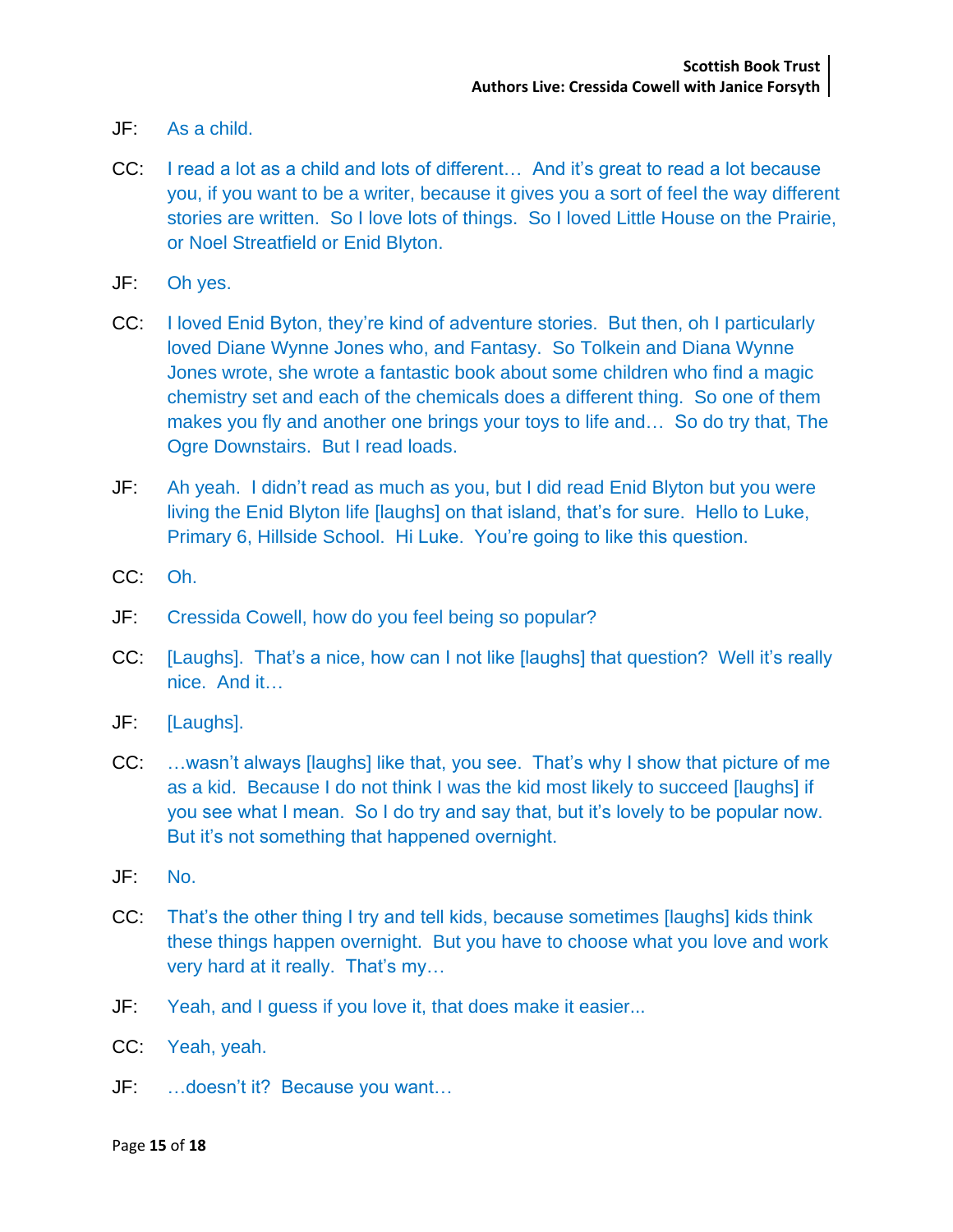- CC: Yeah. And it's very nice.
- JF: Luke, lovely question, thank you very much indeed. And Sylvie, hi Sylvie, P7 Linlithgow Primary. Hi there. Cressida, if you could have a dragon, and I'm sure people have asked you this before, if you could have a dragon, what kind would it be and what would you call it?
- CC: Oh, but you see I get to name all these different dragons. I'd have to say Toothless, wouldn't I? But if, if it wasn't Toothless, there's, there's a dragon in, or Windwalker, there's a dragon in the stories called A Deadly Shadow Dragon, and it turns invisible. It's like a stealth dragon and it has three heads, and the heads are always arguing and I love this dragon. And the three heads are called, Innocence, Arrogance and Patience, because I read somewhere that's what a writer has to have. Innocence, Arrogance and Patience.
- JF: Very good. I love that. That's a lesson for life actually. And we've got some people… Thank you very much for telling us about secret magic power that you would like to have. Grandtully Primary in Perthshire would like to shape shift and teleport.
- CC: Oh you see cool.
- JF: Yes
- CC: You see I try and put all these magical powers that I would love to have…
- JF: Yes.
- CC: …into these books.
- JF: Exactly. And those would be great to draw actually…
- CC: Yes.
- JF: …as well.
- CC: That's a really good one. Shape shift.
- JF: Yes. You could go anywhere with that one. David, St. Ninian's Primary in West Lothian, I think a lot of people wanting to do this, David, including somebody in our audience would like invisibility cloak. Zak, St. John Ogilvie Primary in Livingston, this is a funny one. This might be quite good for the person in the audience here who wanted to sort of have fire coming out of their fingers.
- CC: That was Zak.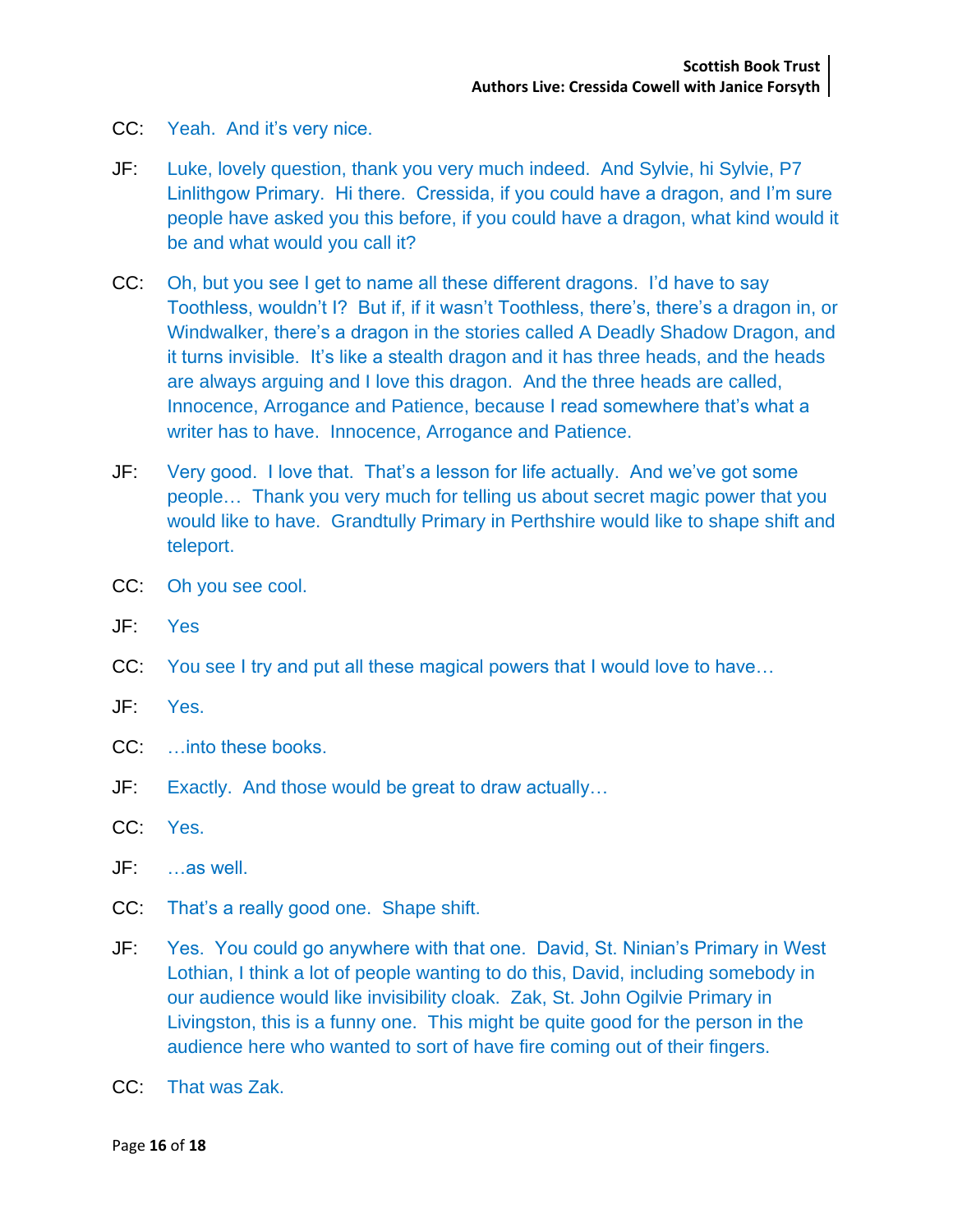- JF: Zak would like to spray water at people as his power.
- CC: [Laughs].
- JF: It's very handy.
- CC: It could be very useful because you could have the two of them in the same room. One of them making fire and the other one [laughs] shooting water to quench the fire. Perfect.
- JF: It'd be brilliant. And just one quickie from me.
- CC: Okay.
- JF: Do you always start, you were talking about maps, do you always start… Do you start with the drawings?
- CC: Yes.
- JF: Yeah.
- CC: I do start with the drawings. Because drawings give you a real sense of place, so that's, as I said, it gives you ideas for the place. If you write things on the map it gives you ideas for stories. So really do do that. And also draw your characters. Maybe draw a character and then write a story about it, because that gives you a feel for what the characters are like. And often when I'm drawing, I try and imagine I'm the character because Wish is quite unconfident…
- JF: Yeah.
- CC: …but secretly very powerful.
- JF: Yeah.
- CC: She's the opposite of Kamikaze, my girl character in… I like the strong girl characters. But she's not obviously strong.
- JF: Yeah.
- CC: She's, you know, it just emerges. And so when I'm drawing her I kind of think, a bit timid, but actually very strong. I think about the character as I'm drawing it.
- JF: Yes, yes.
- CC: [Inaudible 0:39:46].